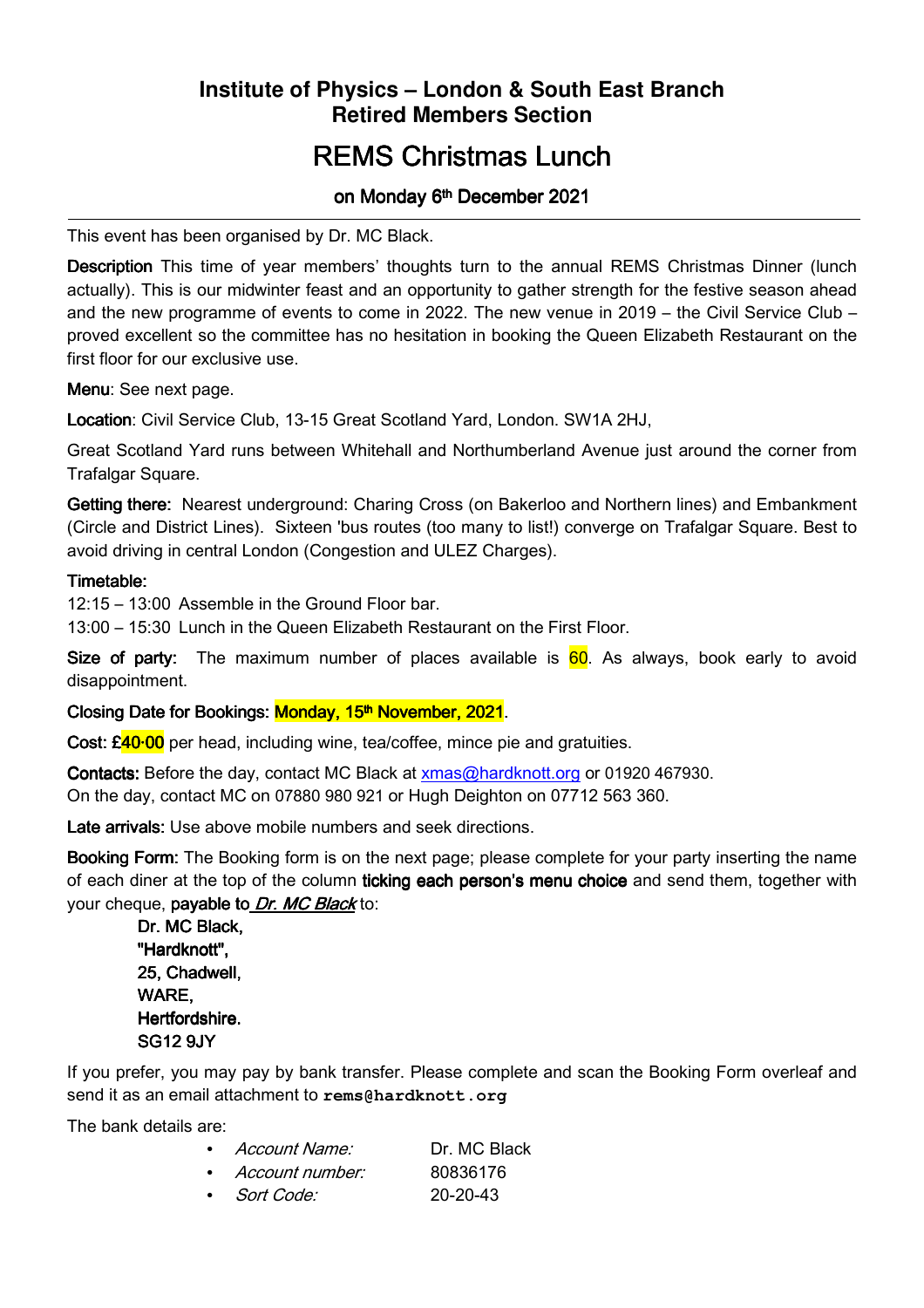#### Please insert your FULL NAME as Reference - or we won't know who has paid!

All bookings will be acknowledged by email on receipt; if you do NOT receive an acknowledgement within a week, please deduce that your form and cheque have been lost and contact MC Black.

Cancellations: We regret that we will NOT be able to refund any bookings that are cancelled for any reason on or after Friday, 26<sup>th</sup> November, 2021. This is necessitated by the Civil Service Club's Terms & Conditions.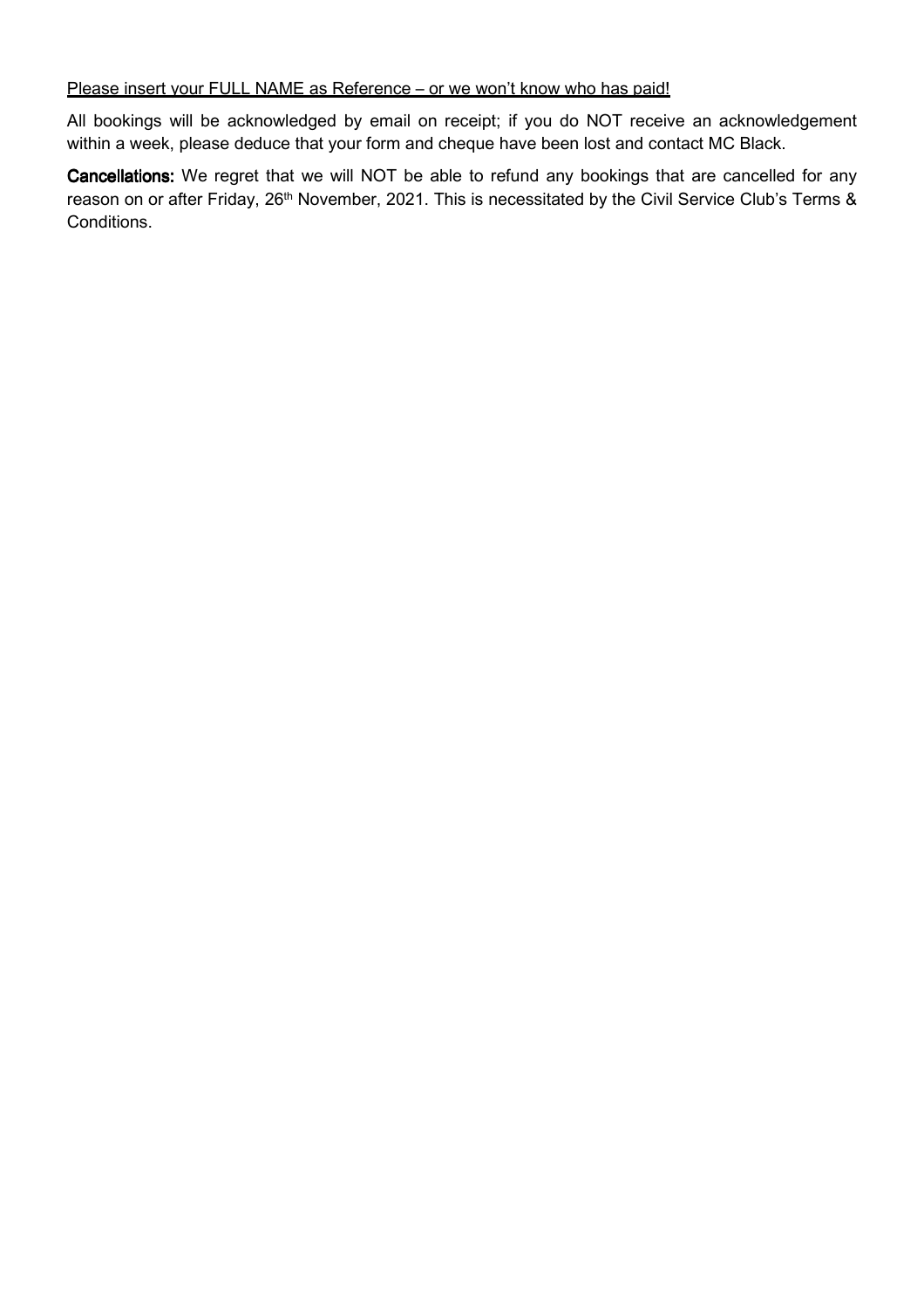### The Menu and Booking Form

|  | These details are needed in case of queries |
|--|---------------------------------------------|

I enclose a cheque for ………… persons at  $\frac{\mathcal{E}40\cdot 00}{\mathcal{E}40\cdot 00}$  each = £…………, payable to "*Dr. MC* Black".

I give permission for the Institute of Physics London & South East Branch Retired Members Section to contact me in the future.

| Guest One | Guest Two |                                                                                                                                         |
|-----------|-----------|-----------------------------------------------------------------------------------------------------------------------------------------|
|           |           | <<< FULL NAMES (with Titles)                                                                                                            |
|           |           | <b>Starter</b>                                                                                                                          |
|           |           | Winter Vegetable Soup (Vegan & GF).                                                                                                     |
|           |           | Trio of Melon (Vegan & GF)                                                                                                              |
|           |           | <b>Prawn Tian Mixed Salad &amp; Granary Bread (GF)</b>                                                                                  |
|           |           | Chorizo in Red Wine, Sourdough (GF)                                                                                                     |
|           |           | Brussells Pâté Mixed Salad & Granary Bread (GF)                                                                                         |
|           |           | <b>Main Course</b>                                                                                                                      |
|           |           | Grilled Salmon, crushed baby potatoes, spinach, caper lemon butter, charred<br>lemon. (GF)                                              |
|           |           | Roast Turkey, roasted potatoes, pig in blanket, stuffing, Yorkshire pudding,<br>seasonal vegetables, gravy and traditional sauces. (GF) |
|           |           | Carrot & Cashew Wellington with spiced marmalade, roasted potatoes,<br>seasonal vegetables, gravy and traditional sauces (Vegan)        |
|           |           | Roast Beef, roasted potatoes, stuffing, Yorkshire pudding, seasonal vegetables,<br>gravy and traditional sauces, (GF)                   |
|           |           | Roast Lamb, roasted potatoes, stuffing, Yorkshire pudding, seasonal<br>vegetables, gravy and traditional sauces. (GF)                   |
|           |           | <b>Dessert</b>                                                                                                                          |
|           |           | Homemade Crumble of the day with custard $(V)$                                                                                          |
|           |           | Homemade Chocolate Brownie with ice cream, $(V)$                                                                                        |
|           |           | Christmas Pudding with pouring cream or brandy sauce $(V)$                                                                              |
|           |           | Fruit Salad (V, Vegan, GF)                                                                                                              |
|           |           | Trio of Ice Cream - vanilla, chocolate, strawberry (V, Vegan, GF)                                                                       |
|           |           | <b>Mince Pies</b> with pouring cream, $(V)$                                                                                             |